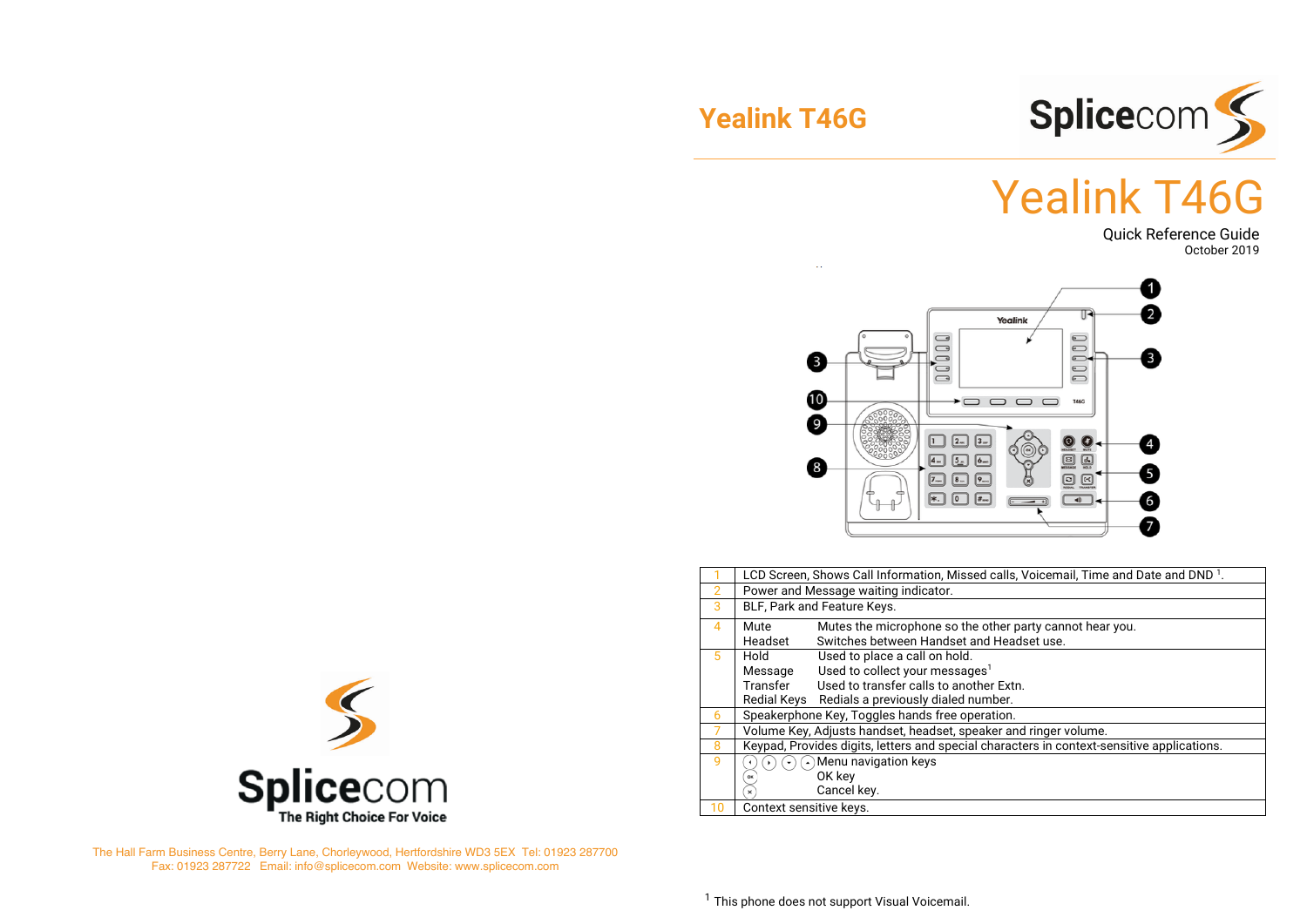This page is left intentionally blank This page is left intentionally blank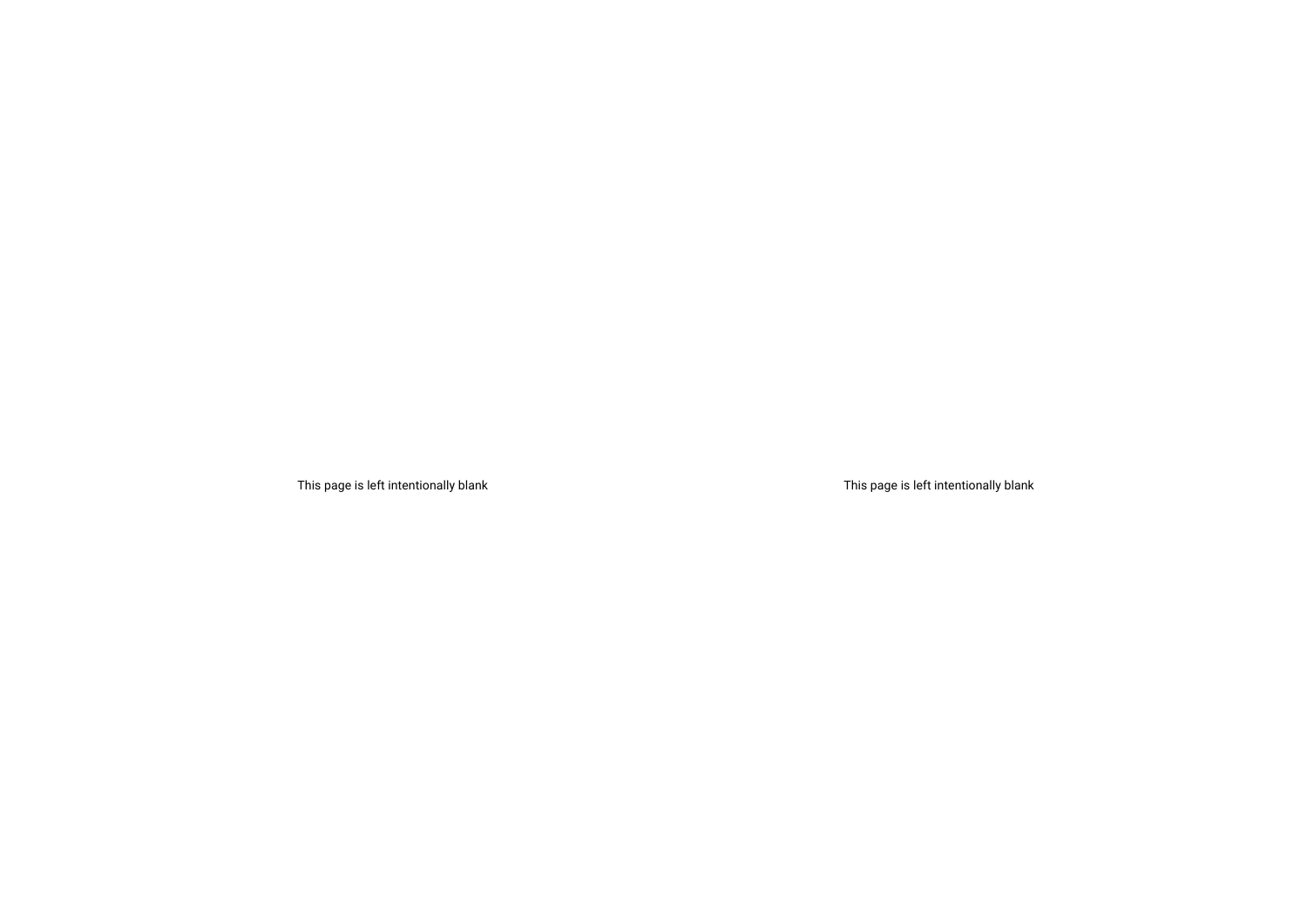



### Changing your Greeting

Changing your daily Greeting

 $2_{ABC}$ 

 $#_{\sf SENC}$ 

**End Call** 

**End Call** 

 $3<sub>per</sub>$ 

Changing your permanent Greeting

ı()

нÓ

 $\textcircled{\scriptsize{1}}$ 

# Voicemail (cont)

### Changing your Daily and Permanent Voicemail Greetings

If you have voicemail enabled you can record two voicemail greetings. The first is a daily greeting that you would normally update on a daily basis, typically giving the date and your whereabouts/availability. The second is a permanent greeting that can be used on any day. If you choose to record a permanent greeting your daily greeting will be deleted at midnight and the permanent greeting will then be used until you record a new daily greeting.

Press the Messages button.

Whilst listening to the first prompt press the \* key you will hear a list of options.

### Changing your daily Greeting

To change your daily greeting select option 2

You will then be prompted to record your new Daily Greeting. Press hash (#) when finished.

Your new Daily Greeting will be played back to you, if you are happy with your greeting, replace your handset, press the Speaker button or End Call button. You can also select 6 and then option 2 for a daily greeting

### Changing your permanent Greeting

To change your permanent greeting select option 6 followed by option 3

You will then be prompted to record your new Daily Greeting. Press hash (#) when finished.

Your new permanent greeting will be played back to you, if you are happy with your greeting, replace your handset, press the Speaker button or End Call button. You can also select 6 and then option 2 for a daily greeting

For further details on the other voicemail features please Refer to your maintainer.

### Making an Internal Call









۱.





## Making an Internal Call

Dial the extension number via the alpha-numeric keypad

Press **Send**, hash, OK key, or lift your handset to make the call.

The Call Status screen will display whom you are ringing and your details

### OR

Lift your handset or press the Speaker button Dial the extension via the alpha-numeric keypad

### OR

Press the Directory Key

Press the key on the keypad that displays the first letter of the User's name, keep entering the characters to refine the search then.

Find the user required using the Navigation Keys

Select the user required and then press the OK Key to call that user.

(Note: If the extension you are ringing is busy or not answered within 20 seconds (default) you will be passed to voicemail, if enabled.)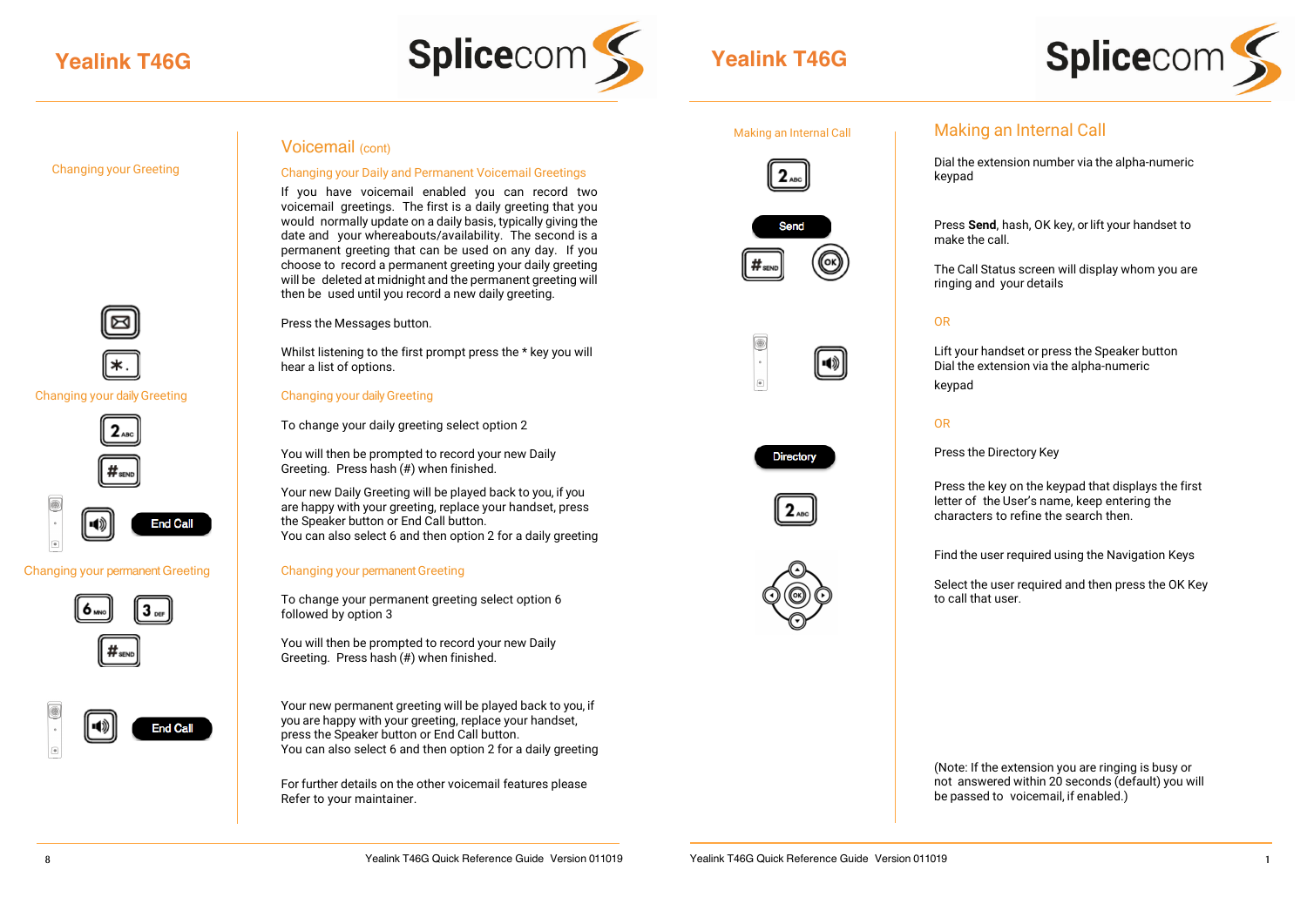



### Making an External Call















# Making an External Call

Dial the external number via the alpha-numeric keypad. (Your System Administrator will inform you if a prefix is required.)

Press **Send**, hash, OK key, or lift your handset to make the call.

The Call Status screen will display whom you are ringing and your details.









# OR

Lift your handset or press the Speaker Key.

Dial the external number via the alpha-numeric keypad. (Your System Administrator will inform you if a prefix is required.)

Press the Directory Key

 Press the key on the keypad that displays the first letter of the User's name, keep entering the characters to refine the search then.

Find the user required using the Navigation Keys

Select the user required and then press the OK Key to call that user.

### OR

Pressing the History button shows you called that have been.

Made

Received

And Missed

Find the call required using the Navigation Keys

then press the OK Key to make a call to that number

### Leaving a Message for a Colleague



# Accessing Your Own Messages





Press the Messages Key to listen to your messages, any new messages will be played automatically.

The message waiting indicator on the T46G will flash to let you know that you have a new voicemail, you will also see a cassette icon appear on the main screen.

If the extension you are ringing is busy or is not answered you will be transferred to voicemail (if enabled) and

Replace your handset (if you are using the handset), or press the Speaker button (if you are using hands free)

Whilst the message is playing you can use the keypad to do the following: -



Press 1 to play help Press 2 to skip forward 2 seconds Press 3 to delete the message Press 4 to play the previous message Press 5 to forward the message Press 6 to play the next message Press 7 to save the message Press 8 to skip backwards 2 seconds Press 9 to play the callers number Press \* for configuration options Press 0 to return the call<sup>1</sup>

Voicemail

Leaving a Message for a Colleague

played your colleague's greeting.

Accessing Your Own Messages

Leave your message.

<sup>1</sup>Voicemail forwarding must be enabled for this to work, please see your reseller for details.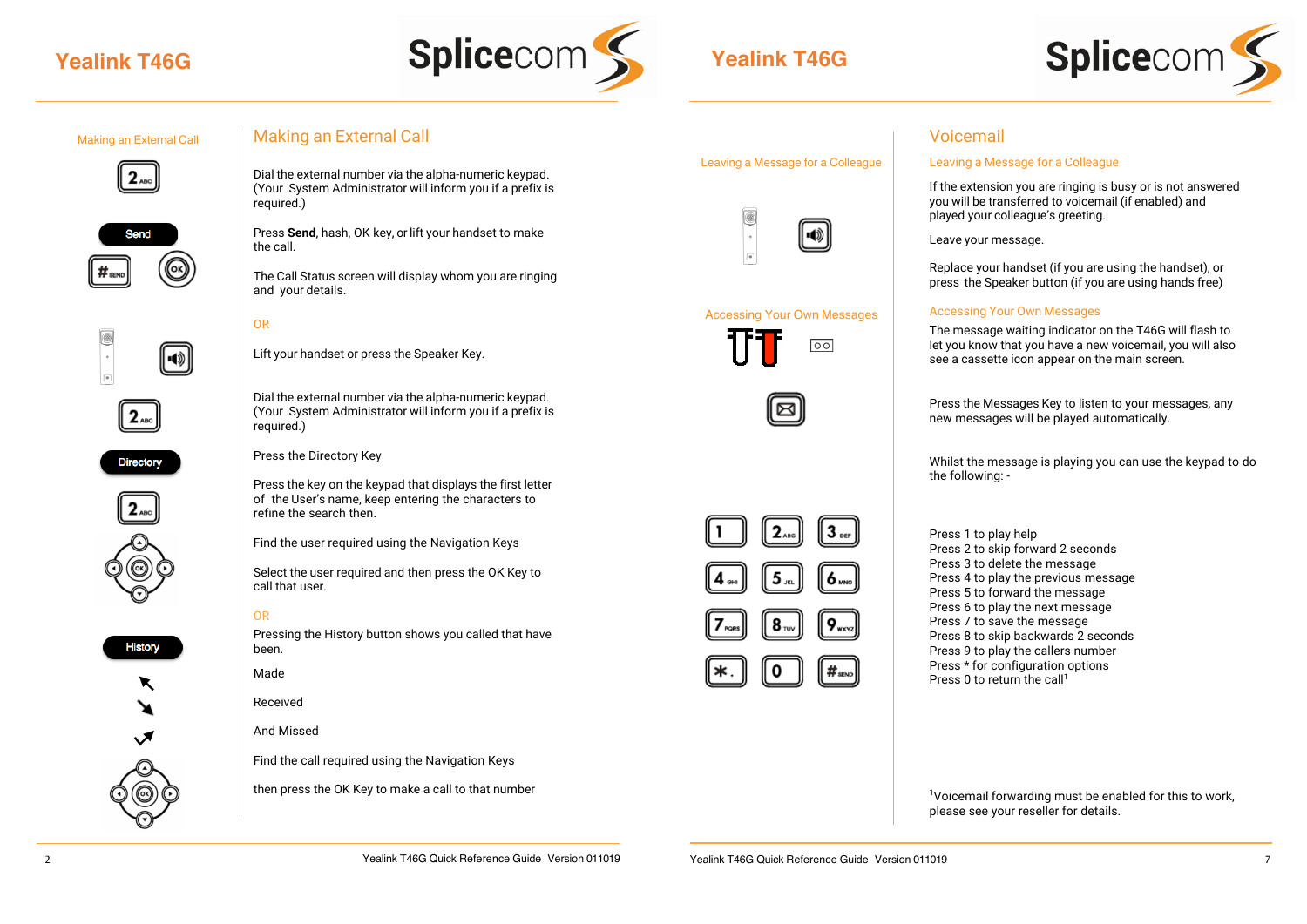





### To Call a Previous Caller

Back





### To Delete a Call Entry





**Back** 

Redialing a Number **Redialing a Number** Answering a Call

To redial a number, press the redial key, you will get a list of made of made call displayed on the main screen.

Use the navigation keys to select the number you wish to redial and then press the Send button.

# To Call a Previous Caller Back

Press the History button.

Use the Navigation keys to select the number you wish to call back and then press the Send button.

# To Delete a Call Entry

Press the History button.

Use the navigation keys to select the call you wish to delete, then press the delete button.

Press the back button to return to the main screen.







### Placing a Call on Hold



# Announced Transfer







# Answering a Call

The main screen will show the details of the caller, Lift the handset or press the Speaker, Answer or OK buttons to answer the call.

# OR

If you do not wish to answer the call press the reject button and the call will be passed to your Forward on Busy number (if set), or to voicemail (if enabled), or cancelled. (If your phone is busy or not answered within 20 seconds (default) the caller will be passed to voicemail, if enabled.)

# Ending a Call

Replace your handset (if you are using the handset), or press the Speaker button (if you are using hands free)

# Placing a Call on Hold

Press the Hold Key

To retrieve the call, press the resume button

# Transferring a Call Announced Transfer

Place the call on hold using the Tran Key

Dial the internal or external number and wait for the call to be answered and then announce the intended transfer.

 To transfer the original call, replace your handset (if you are using the handset) or press the Speaker button (if you are using hands free) or press the Tran button.

### OR

To return to the original call, press the Cancel and then the Resume Key, or wait for the destination to hang up and then press the Resume key